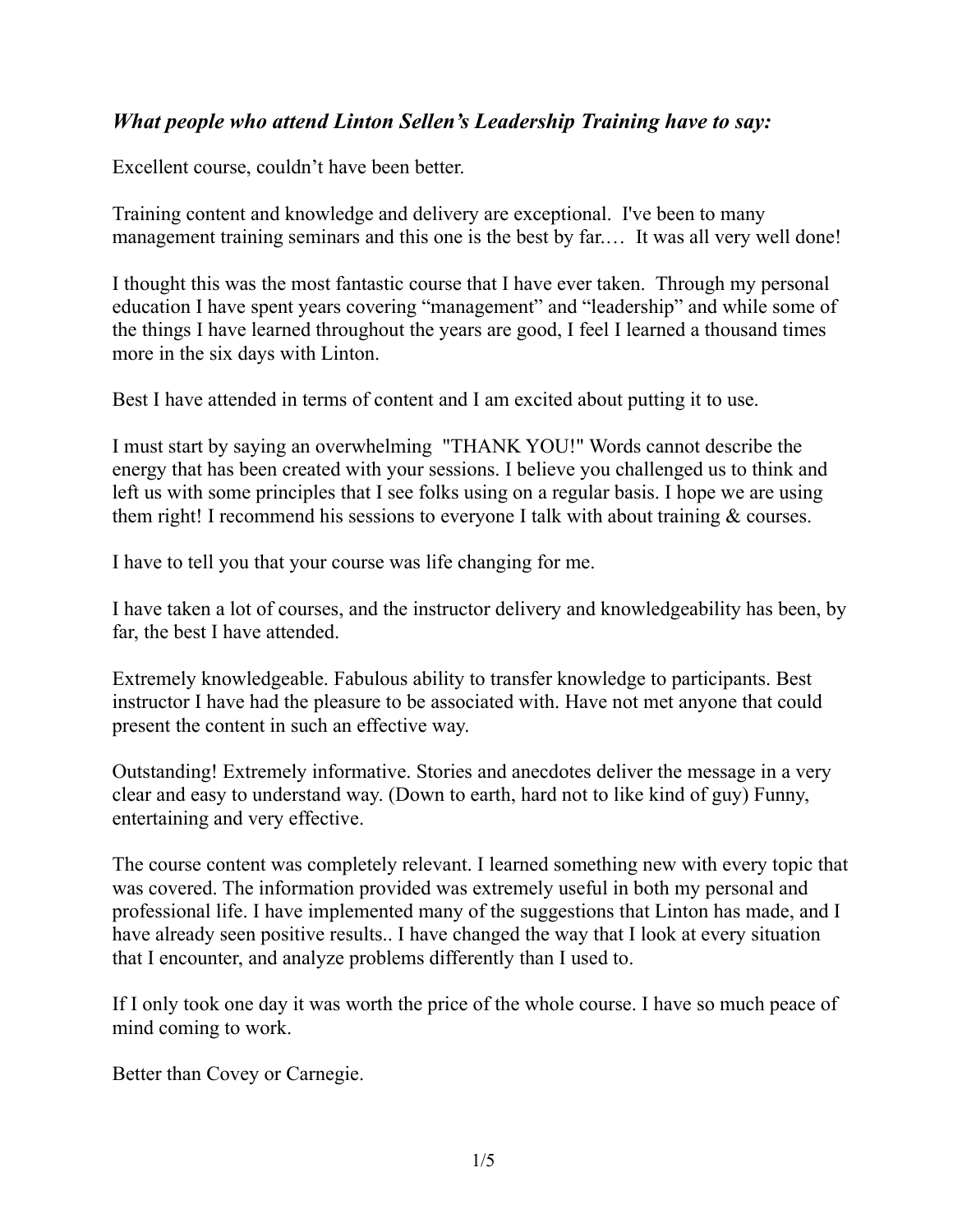Totally invaluable, applicable in all aspects or work and life.

There's no shortage of new ideas on how to make things better and what to avoid. Really enjoyed it and learned a lot. Where were you 20 years ago?

I can't recall being on a better course. I came out of there thinking it's a training course that ideally every supervisor should take early on in their careers.

He relates his course to down to earth experiences, he doesn't use group hugs, committee groups, role acting, or hidden agenda or any of that type of training. It is open form face to face talking, he wasn't forcing anyone to speak or join in but I believe everyone did join in as they didn't feel pressured.

You have changed our managers/leaders.

Absolutely relevant. It clears up all the grey areas contained in all of the theory I have taken before.

If you would have asked me prior to taking the course if I felt I had the skills and knowledge to be an effective leader in my organization I would have quickly, and confidently answered "Yes". Despite that fact I found myself second guessing many of the decisions I have made along the way. I have since referred to your material on countless occasions both in the workplace and in my personal life and can't thank you enough for the impact it has made.

The instructor was extremely knowledgeable about the topics discussed. It was beneficial to have the insight of a lawyer, a pilot, a father, and a husband all in one person.

Your insights, the relaxed and participative presentation method that you utilized, and the quality of the information presented.... I see your message as one that, sadly, is largely missed in many of the other courses that I have taken. I heartily support the inclusion of this crucial training in any management or employee relations training programs.

Just a short note to say thank you for the "wisdom" you passed on... I enjoyed your workshop thoroughly, it caused me to think plenty, and has opened my eyes to what's possible in the future as well as to the many – many errors I have made in the past (ouch)!

If everyone would implement these ideas, the workplace would be a much better place, I have no doubt about that.

I appreciated your challenges to conventional management-style thinking. You certainly filled our head to capacity for the day! I'm sure that we will be mentally processing your presentation for weeks to come.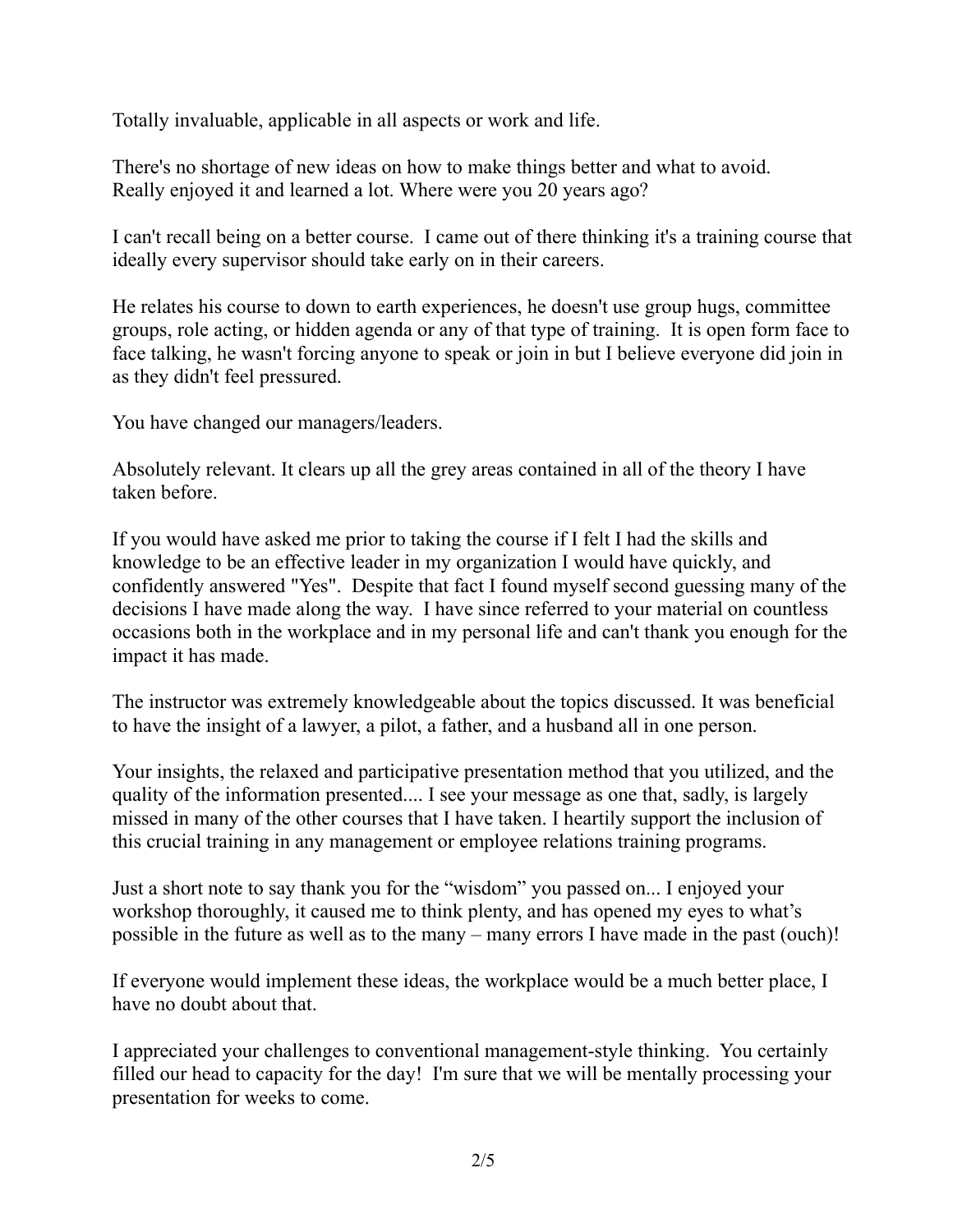It was fantastic, both the content and speaker. The best I have ever taken.

What I have learned... will benefit me for the rest of my life! I found myself looking at things in a different perspective and perhaps acting or behaving differently. I would recommend your class to anyone, regardless whether they are a supervisor or an employee.

I just wanted to thank you for the many invaluable insights you shared with us. I am terribly impressed by your mastery of the subject matter and your method of delivering same.

Never a dull moment in this course.

The instructor is very good and makes the class very enjoyable to attend. A lot of other courses can be dry and boring but Linton's are not.

I would most definitely recommend this course to others. Linton has a great style and the information that he provided was presented in a great way. I think that what he says can add value to all our leaders.

The content is awesome.

I have been on several courses/workshop in the past and this was by far the most valuable one I have ever attended! Usually, one full day of listening to someone talk while you take notes would seem like a lifetime, but for the most part, the day just seemed to fly by!

Everyday is a learning experience.

Absolutely wonderful session. I really like how Linton uses a very down to earth atmosphere and takes a lot of unnecessary formality away and leaves you with what really counts!

Very informative and interesting.... thought provoking... I learned a lot.

I find Linton absolutely the best presenter I ever had.

This course is something that all leaders need since it is not normally something you would learn in any other course. I didn't feel pressured or obligated to speak so I think this made everyone there more comfortable going into it.

This course was the best course I have ever taken!

The training content was excellent. I think we could have used another couple of days.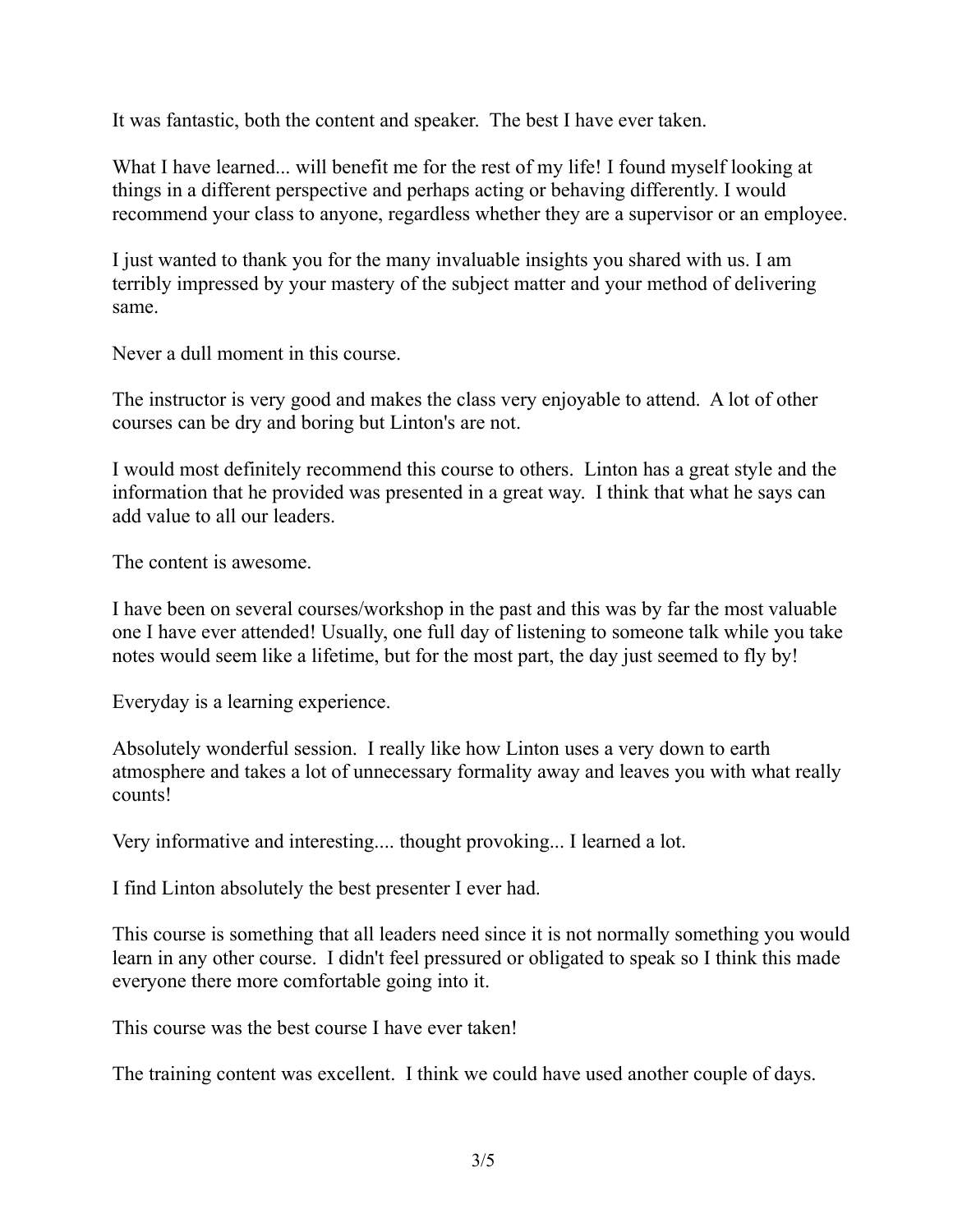After hearing so much about the course...I thought it would be near impossible for it to live up to expectations. It not only lived up to them but far surpassed them. Never before have I seen a course structured in such a way that you can take bits and pieces away with you that day and apply them instantly.

This course gets 15 out of 10 in every regard.

Delivery was energetic and refreshingly engaging, it held my full attention for the entire duration. The content was practical, meaningful, and useful. The information was offered in earnest and presented with sincerity.

I recommend this workshop to EVERYONE.

Linton is definitely a natural teacher and doesn't even use notes because he knows his content thoroughly. He always has relevant examples to back up his theories and engages the classroom in thought provoking discussions. I can definitely say I was never bored for a moment and came away with more awareness and a lot of extremely useful information. Even though he allowed lots of time for questions or discussion, I don't think he ever got off topic.

Everything in the course is of value… the learning has made a significant impression on me.

The content was valuable, relevant, and relates to real world situations. Linton's knowledge was very good and I enjoyed his style. Is not very often that an instructor tells you about a topic and then explains how he has failed to follow his own advice. It really makes you aware that this will be an ongoing learning experience.

I would highly recommend this course to others. It sure made me open my eyes to a lot of things that I'm currently doing that I can improve on.

The best workshop I've ever attended. It is not boring, lots of examples, forces you to think.

100%

When you are captivated by the presenter it makes for not only an enjoyable course you retain the content more. Keep up the great work.

Format was very low-tech and effective. He took questions from the floor and allowed discussions to play out and then he related our discussion back nicely to the topics. He managed us well!